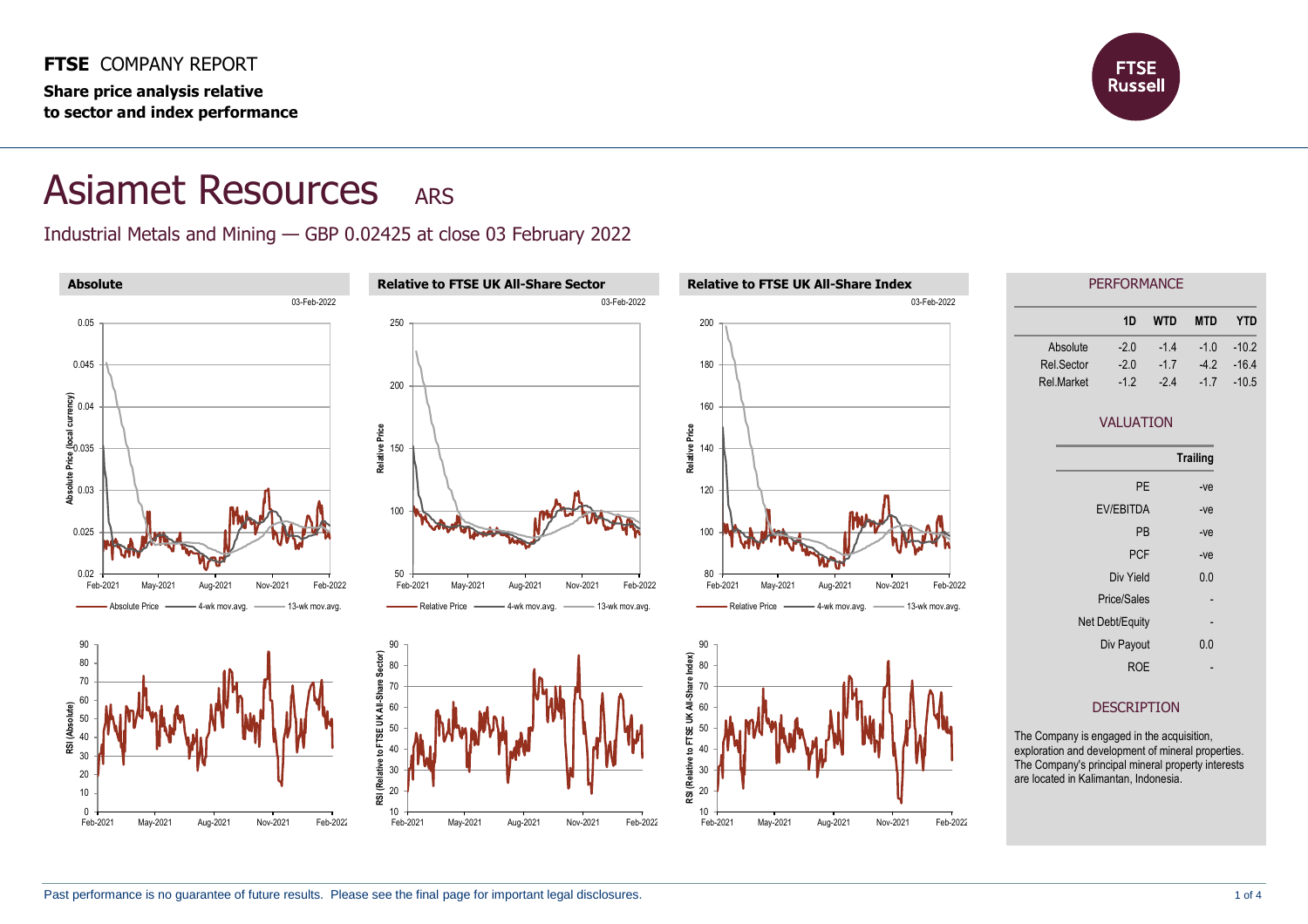## **Valuation Metrics**



2 of 4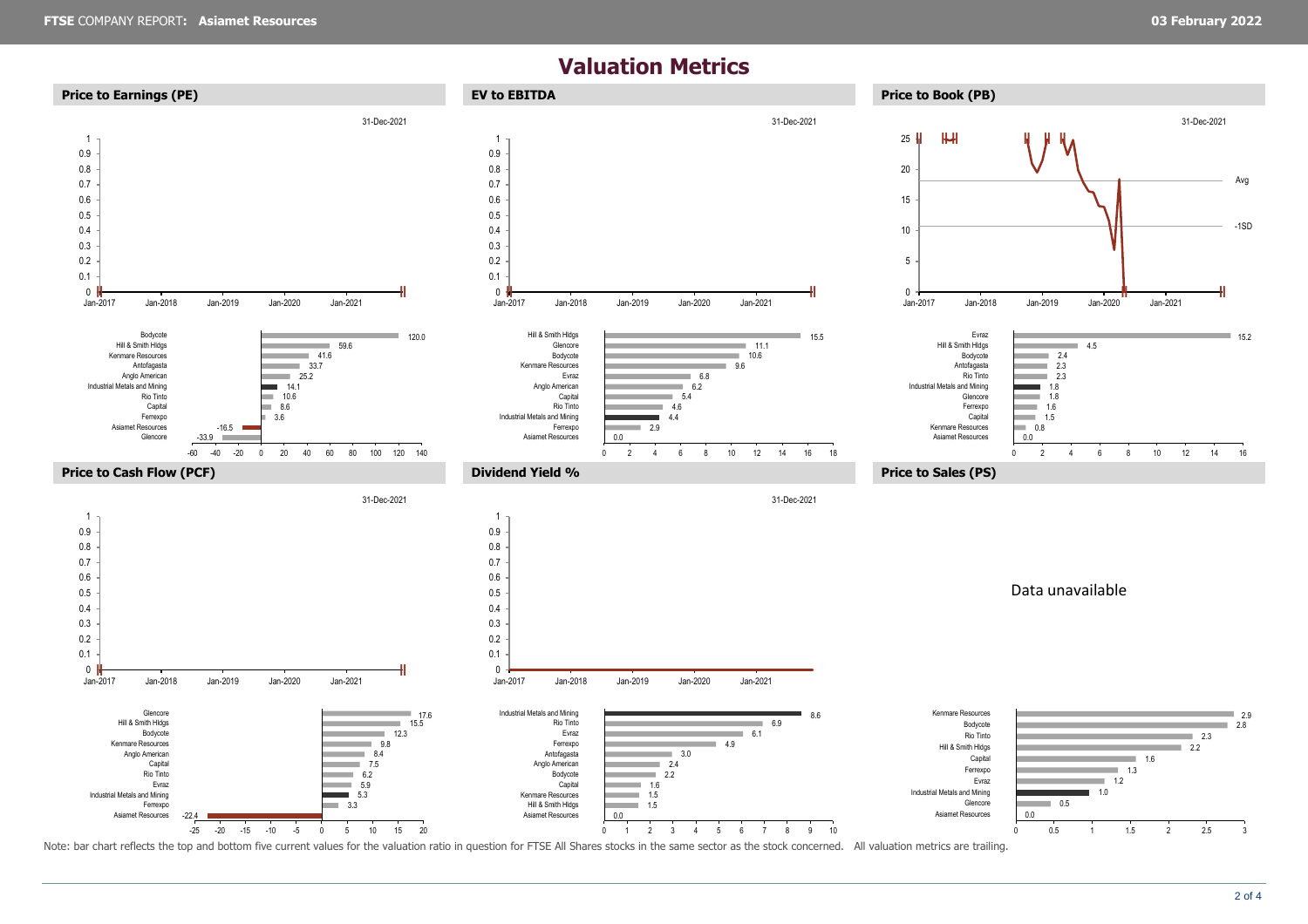## **Valuation Metrics**



Note: bar chart reflects the top and bottom five current values for the valuation ratio in question for FTSE All Shares stocks in the same sector as the stock concerned. All valuation metrics are trailing.